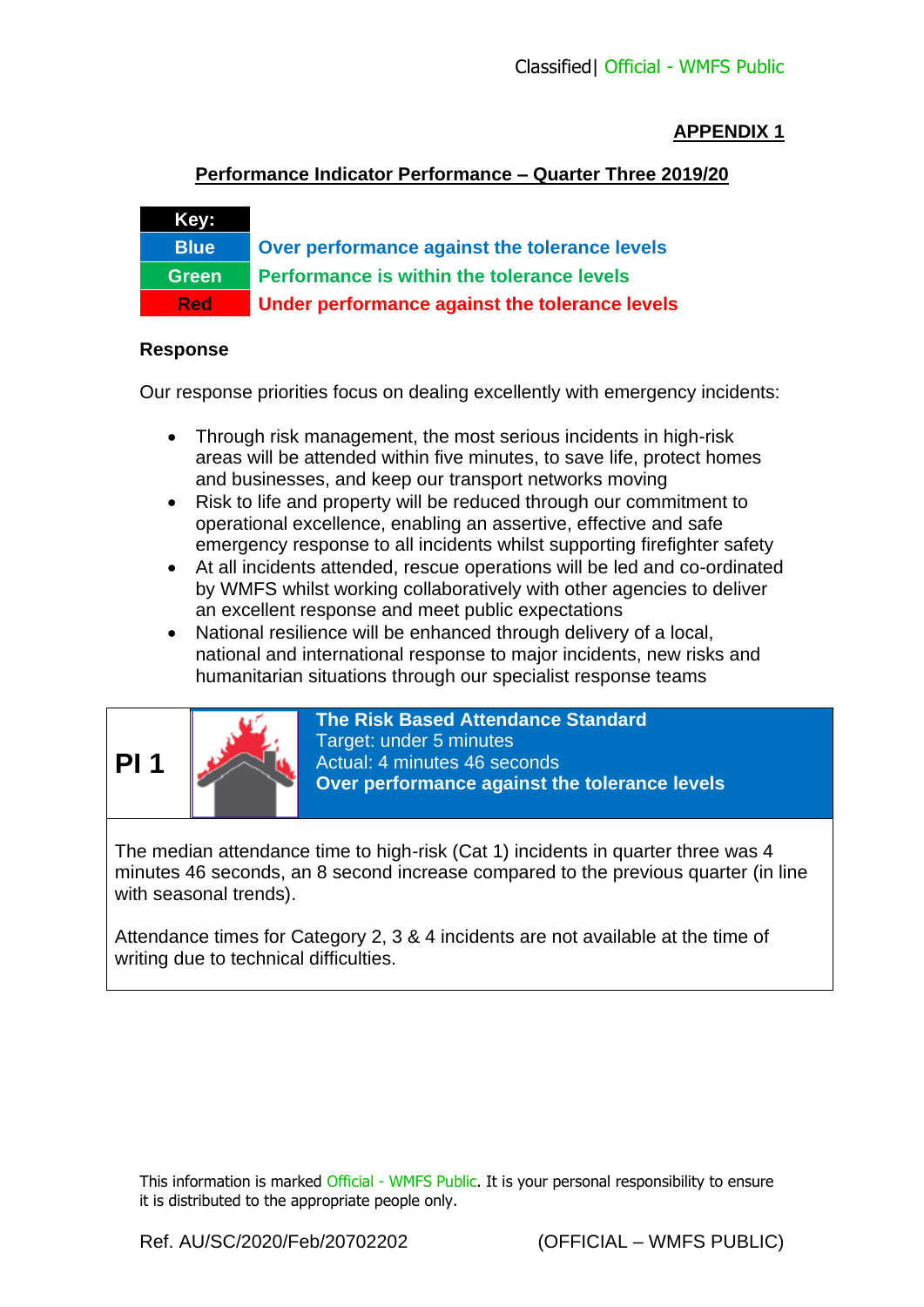# **Prevention**

Our prevention priorities focus on making safer, healthier communities:

- The number of people killed or seriously injured by fire-related incidents will reduce as we focus, with our partners, on reducing the risks faced by the most vulnerable people in our communities
- The safety, health and well-being of the most vulnerable people in our communities will improve by targeting 'radical prevention' interventions that are directly linked to vulnerability from fire
- Arson-related incidents will fall, supporting safer and stronger communities, as a result of our partnership working
- Fewer people will be killed or seriously injured on West Midlands roads, and we will keep our transport networks moving, as we work with the West Midlands Combined Authority and other organisations to develop and deliver interventions that support the West Midlands Regional Road Safety Strategy.

**PI 2**



**The number of accidental dwelling fires** Target YTD: 1202 (1106 – 1262) Actual to date: 1218 **Performance is within the tolerance levels**

There have been 1202 Accidental Dwelling Fires for the year to date (YTD), 16 over target but within the tolerance levels.

The sources of ignition remain the same as previous quarters with the top four sources being cooking, electricity supply, other domestic appliances, and smoking.





**Injuries from accidental fires in dwellings (taken to hospital for treatment)** Target YTD: 35 (26 – 41) Actual to date: 46 **Under performance against the tolerance levels**

There have been 46 injuries this year to date, 11 over target.

The highest number of casualties were within the age groups 25 to 44 and 45 to 64, with 11 casualties in each age banding. Of the remaining 24 casualties, 10 were in the 80+ age band, six were 18 to 24, five were 65 to 79, and three were 0 to 18.

34.8% of injuries were sustained as a result of the person fighting the fire, of which 30.4% suffered burns. The majority of fires where a person was injured were caused by cooking being left unattended.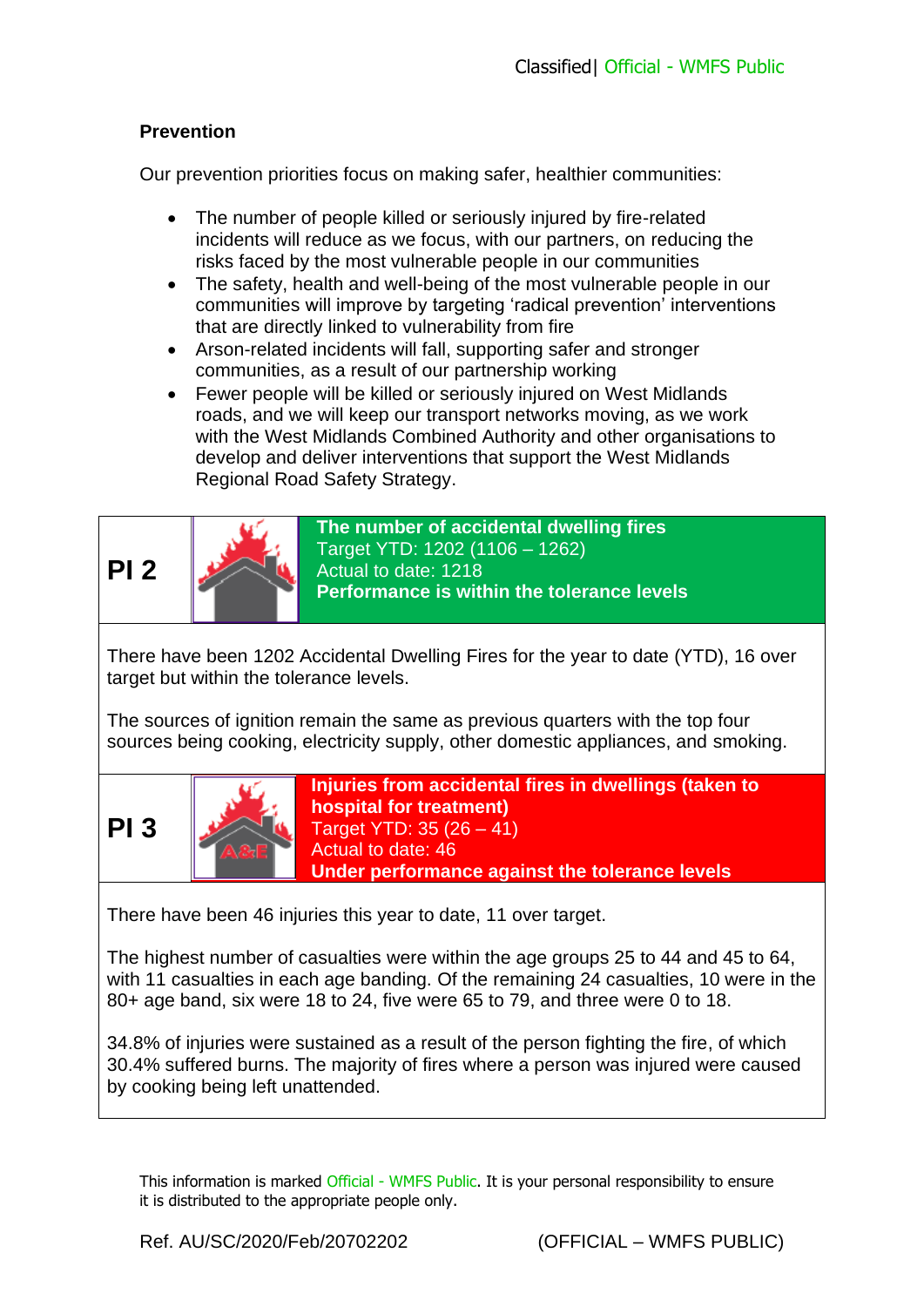

**The number of deaths from accidental dwelling fires** Target YTD: N/A Actual to date: 10

There have been ten fatalities in accidental dwelling fires this year to date (three in quarter three).

Five were in the Black Country North Command Area, four in Black Country South and one in Coventry & Solihull.

Four were aged 45 to 64, three were aged 80+, two were aged 65 to 79 and one was in the 25 to 44 age range.

Four of the ten incidents were caused by smoking. The other six incidents were caused by either cooking, matches, cigarette lighters, or domestic appliances.



**The percentage of Safe and Well visits referred by our partners** Target YTD: 40% (40% - 42%) Actual to date: 37.6% **Under performance against the tolerance levels**

The percentage of Safe and Well visits referred by our partners for quarter three was 37.6%, below the target of 40%.

For the first time, we have been able to obtain reliable figures from the Tymly system for partner referrals for the Black Country South Command Area for the third quarter. The figures indicate that 873 of the 1168 visits (75%) on the Tymly system were a result of partner referrals. If these figures are included within the overall figures for the Service, the overall average increases to 42.5%, which is above the quarterly target.





**The number of Safe & Well points achieved by the Brigade** Target YTD: 194,767 Actual to date: 177,886

**Under performance against the tolerance levels**

The target for the total Safe and Well points is 259,690 for the year. Quarter three we achieved 56,642 points (which is 8281 below the quarterly target), 177,886 points YTD.

The Tymly system continues to be used in the Black Country South Command Area. It uses an updated risk model and does not record Safe and Well points. If it was assumed that these visits accrued the average number of Safe and Well points for Black Country South Command Area during the quarter, the visits would contribute a further 8561 points to the YTD total.

This information is marked Official - WMFS Public. It is your personal responsibility to ensure it is distributed to the appropriate people only.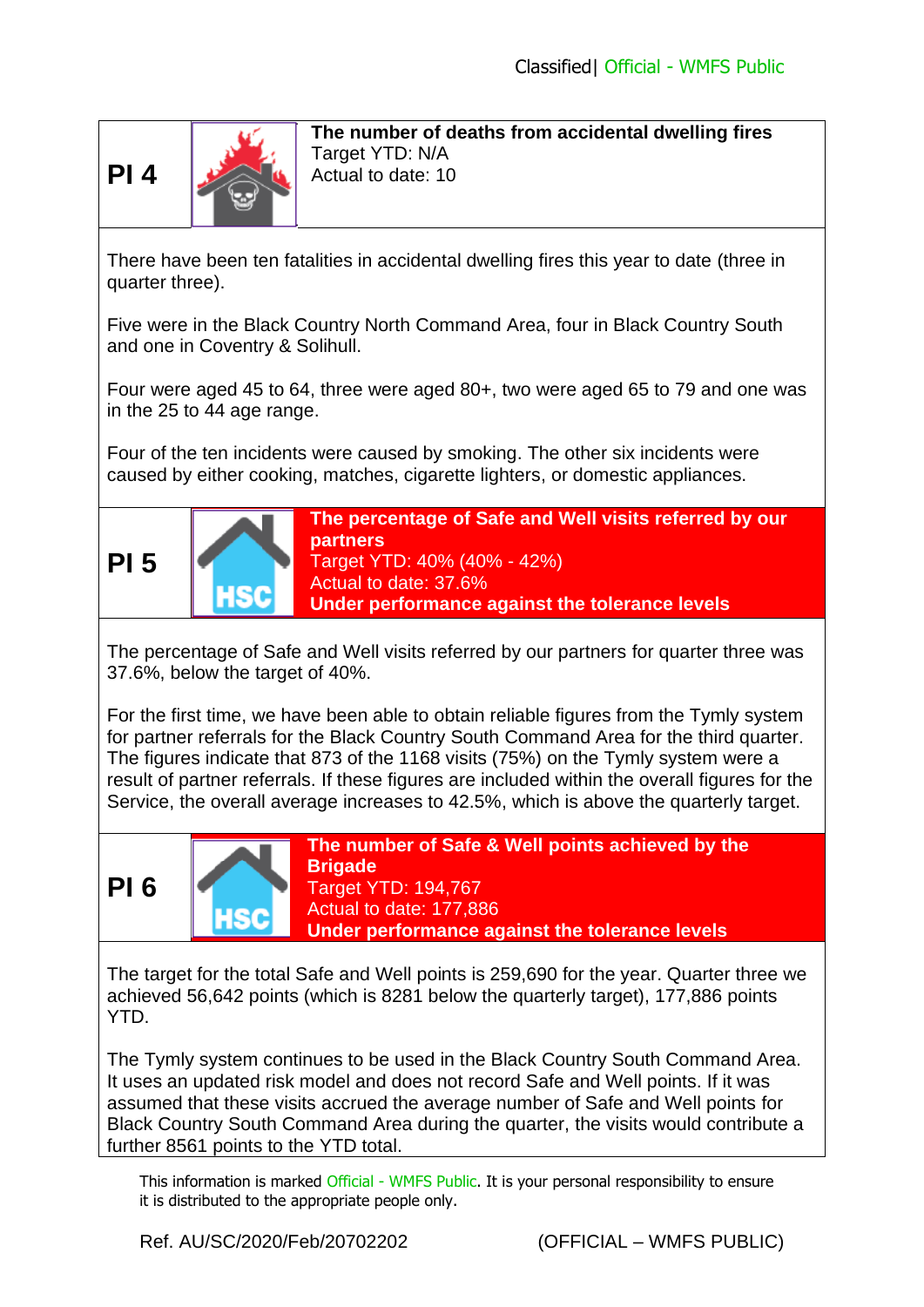8846 Safe and Well visits were carried out this quarter, equating to 1.66 per appliance per 24 hours (including Tymly Safe and Well visits and based on 58 appliances being available 24/7). It should be noted that a number of appliances have been unavailable during this period, in line with the Service's risk-based approach to fleet management.



**The number of people killed or seriously injured (KSI) in road traffic collisions** Target YTD: Not applicable Actual to date: 588

**Please note that RTC data is highly likely to change due to existing incidents or injuries being retrospectively reclassified, or additional incidents being identified in future time periods.**

There have been a total of 588 KSI's year to date, 25 people killed, 563 seriously injured.

During Q3 (Oct-Dec) of 2019/20 there were a total of 130 fatal and serious road traffic collisions across the West Midlands which resulted in a total of 137 KSI's (5 Fatalities and 132 serious). Currently, this represents a reduction of 52 KSI's on Q1 of 2019/20 and a reduction of 130 KSI's for Q3 of 2018/19.

Dudley and Sandwell recorded 20 KSI's (1 fatal and 19 serious), Wolverhampton and Walsall recorded 19 KSI's (1 fatal and 18 serious), Birmingham recorded 75 KSI's (1 fatal and 74 serious), Coventry and Solihull recorded 22 KSI's (2 fatal and 20 serious).

For the quarter:

- 80% of fatalities were pedestrians with the remaining 20% the driver or rider of the vehicle.
- 80% of fatalities were male.
- 40% of fatalities were between 70 and 79 years.
- No fatality hotspots/repeat locations were noted.
- 44% of all serious injuries were to drivers or riders of vehicles, 42% were to pedestrians, and the remaining 14% were passengers.
- Just under half (48%) of all serious casualties were under 30 years, 36% of all serious casualties were between 30 and 59 years, with the remaining 16% over the age of 60 years.
- Males accounted for just under thirds (64%) of all serious injuries.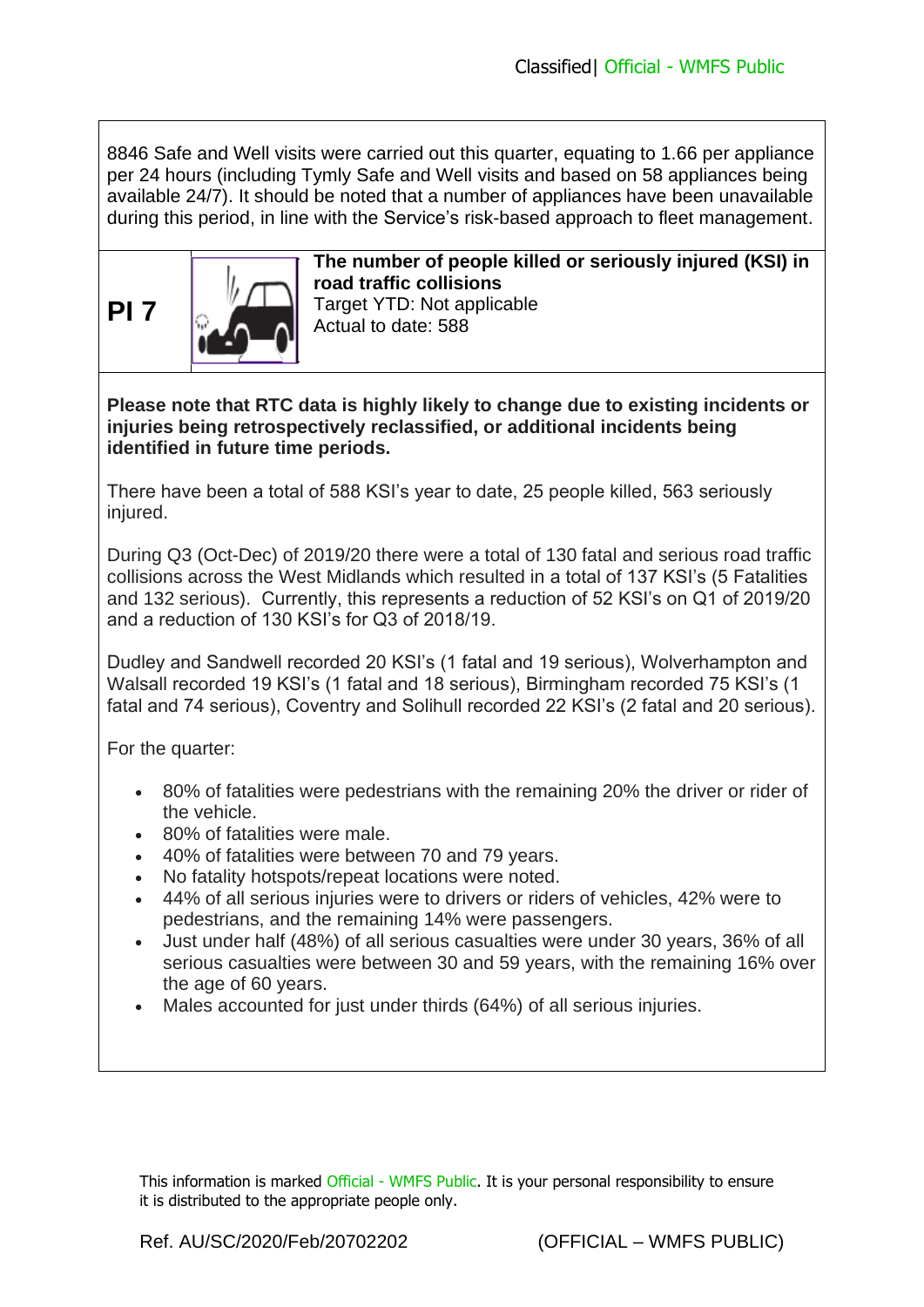



**The number of deliberate fires in dwellings** Target YTD: 162 (137 – 180) Actual to date: 158 **Performance is within the tolerance levels**

Deliberate Dwelling Fires are four below target and within the tolerance levels.

Only Coventry & Solihull Command Area is above the tolerance levels, with 33 incidents against a target of 21 (Coventry ten above target and Solihull two above target). Incidents in the Coventry area were higher than expected during August and November. Birmingham South Command Area are three incidents above target.





**The number of deliberate fires in non-domestic premises** Target YTD: 132 (111 – 146) Actual to date: 105 **Over performance against the tolerance levels**

There have been 105 deliberate fires in non-domestic premises for the year to date, 27 below target and below the lower tolerance level.

Black Country North is the only command to be above target (28 incidents compared to a YTD target of 18). This is largely due to performance in quarters one and two when the number of incidents experienced were above target.

All other commands are below target.

Black Country South Command have recorded 20 incidents, eight below target. The command has generally been in line with or below target throughout the YTD except for May 2019 which saw the number of incidents significantly above expected levels.

Birmingham North Command have recorded 28 incidents, significantly below the target of 55. However, the number of incidents experienced increased during quarter three.

Birmingham South and Coventry and Solihull Command Areas are both in line with their respective YTD targets.



**The number of deliberate vehicle fires** Target YTD: 619 (521 – 687) Actual to date: 532 **Performance is within the tolerance levels**

There have been 532 deliberate vehicle fires during this year to date, below target and within the tolerance levels.

This information is marked Official - WMFS Public. It is your personal responsibility to ensure it is distributed to the appropriate people only.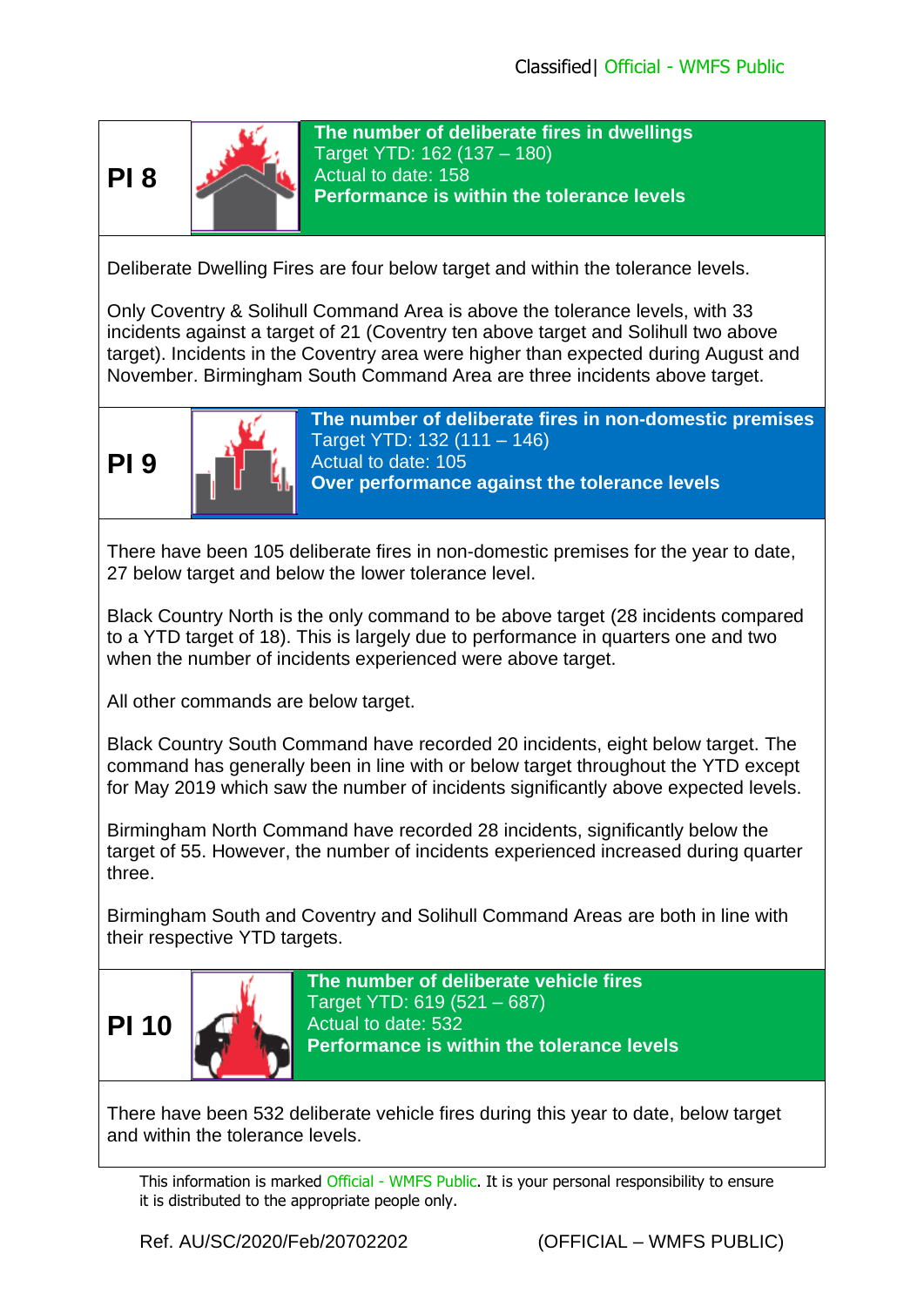All commands are below their respective targets and within the tolerance levels, with the exception of Birmingham South Command where the number of incidents are below the lower tolerance level.



**The number of deliberate rubbish fires** Target YTD: 1392 (1280 – 1460) Actual to date: 1275 **Over performance against the tolerance levels**

There have been 1275 deliberate rubbish fires for the year to date, below target and the lower tolerance level. 270 incidents were recorded during quarter three, which is the second lowest total for a quarter on record. The lowest number of incidents recorded was 256 during quarter four 2017/18.

Coventry and Solihull Command is the command to be above target (just five incidents). All other commands are below their respective targets and either below or within the associated tolerance levels YTD.



**The number of deliberate fires in derelict buildings** Target YTD: 86 (71 – 93) Actual to date: 104

**Under performance against the tolerance levels**

There have been 104 deliberate fires in derelict buildings recorded YTD, 18 incidents above target, and above the upper tolerance level.

Half of all incidents (52) occurred within the Black Country South Command Area. 14 incidents occurred within the Soho and Victoria ward, five incidents occurred within the Greets Green and Lyng, and Rowley wards, and four incidents were recorded in both Cradley Heath and Old Mill, and Friar Park.

Black Country North Command accounted for 26.9% of all incidents. Six incidents occurred in the Bentley and Darlaston North ward and five incidents occurred in Aldridge Central and South.

Birmingham South Command accounted for 13.5% of incidents, Birmingham North 6.7% and Coventry and Solihull 2.9%. No significant ward locations were observed in these commands.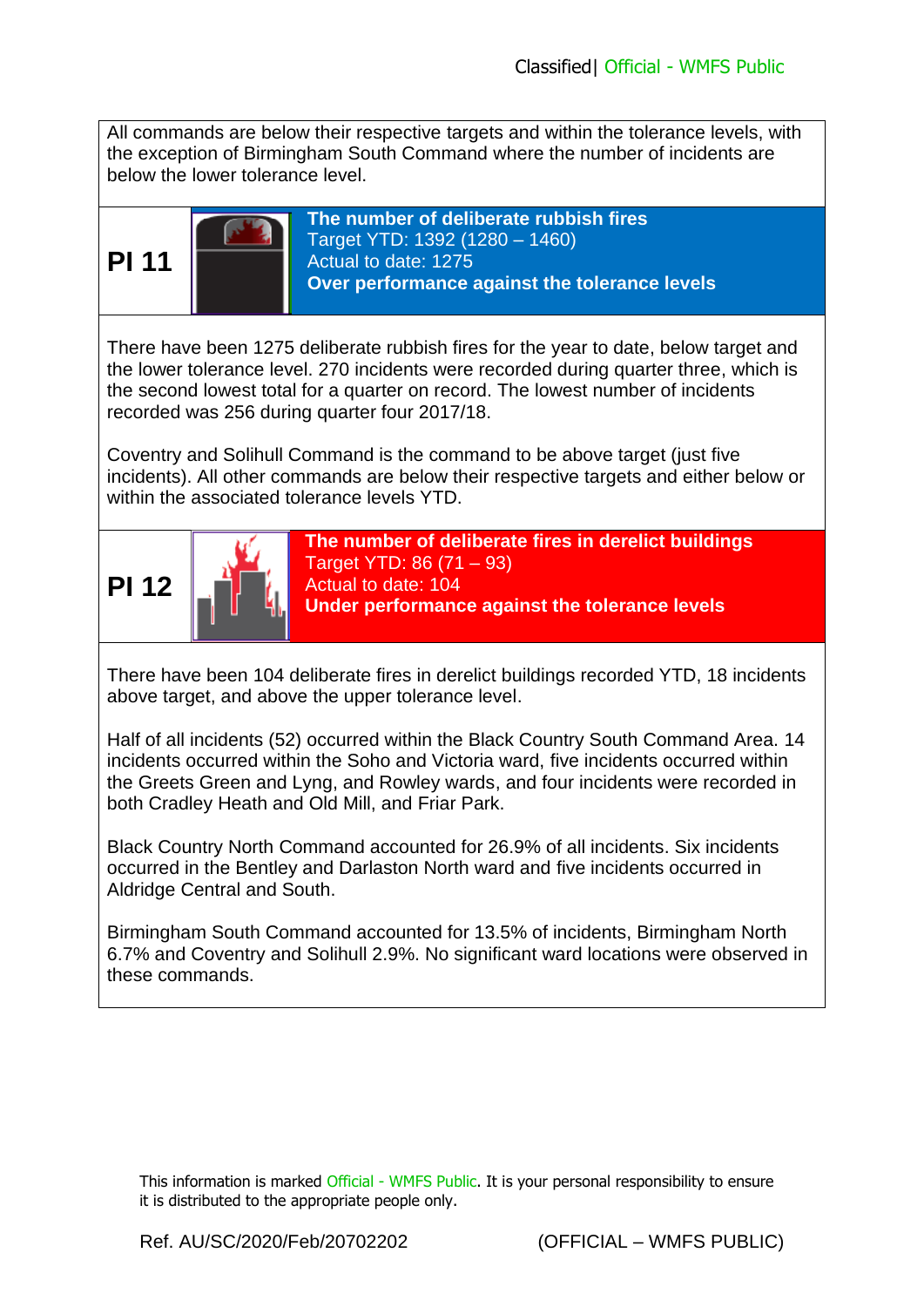## **Protection**

Our protection priorities focus on protecting life and property to make businesses stronger and communities safer:

- Life and property will be protected by targeting high-risk buildings and vulnerable businesses, including residential high-rises, to ensure compliance and enforcement of fire safety legislation
- Improved community safety through implementing outcomes of the Independent Review of Building Regulations and Fire Safety
- Improved community safety through innovative and contemporary approaches to the delivery of protection activities and working cohesively with partners at local, regional and national levels to influence the development of new and enabling legislation
- Prosperity and economic growth are enhanced by educating and supporting businesses, including collaboration with other regulators and partner agencies
- Disruption to businesses, communities and West Midlands Fire Service caused by unwanted fire signals from fire alarms will be reduced.



**The number of accidental fires in non-domestic premises** Target YTD: 311 (262 – 345) Actual to date: 327 **Performance is within the tolerance levels**

There have been 327 Accidental Fires at Non-Domestic Properties this year to date, which is over target but remains within tolerance,

Black Country North and Coventry & Solihull Commands are over their respective tolerance levels. Birmingham South Command is below the lower tolerance level.

Both boroughs are above tolerance within the Black Country North Command (Walsall six incidents above target, and Wolverhampton four above target). A total of 64 incidents have been recorded within the command. With a year to date target of 67, it is likely that the command will exceed target.

Both boroughs are above target within the Coventry and Solihull Command (Coventry nine incidents above target and Solihull three above target).

This information is marked Official - WMFS Public. It is your personal responsibility to ensure it is distributed to the appropriate people only.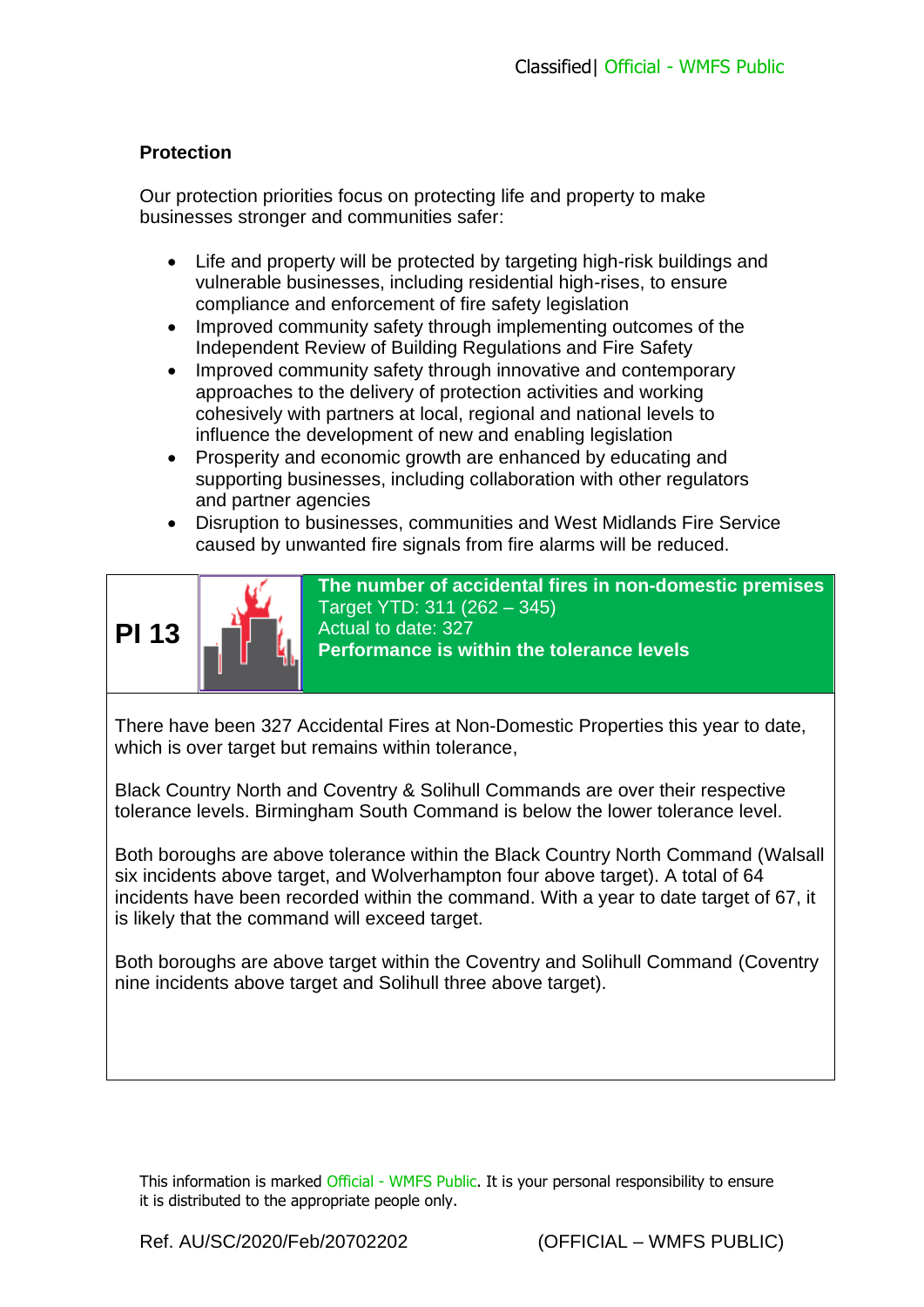**PI 14**



**The number of false alarm calls due to fire alarm equipment in dwellings and non-domestic premises** Target YTD: 4791 (4456 – 4982) Actual to date: 4572 **Performance is within the tolerance levels**

There have been 4572 False Alarms due to Equipment (FAE) this year to date, which is below target and within the tolerance levels.

3538 FAEs occurred at dwellings and 1032 occurred at non-domestic properties. Two were unknown. Many FAEs were multiple incidents at the same properties, particularly health premises and sheltered accommodation.

27.3% of FAEs occurred within the Birmingham North Command, followed by 20.7% in Black Country North, 18.8% in Birmingham South, 16.8% in Black Country South, and 16.4% in the Coventry and Solihull Command. Although Birmingham North Command recorded the highest volume of FAEs, it was the only command to witness a reduction in quarter three compared to quarter two (a reduction of 1.6%) and to fall below the target and tolerance levels YTD.

This information is marked Official - WMFS Public. It is your personal responsibility to ensure it is distributed to the appropriate people only.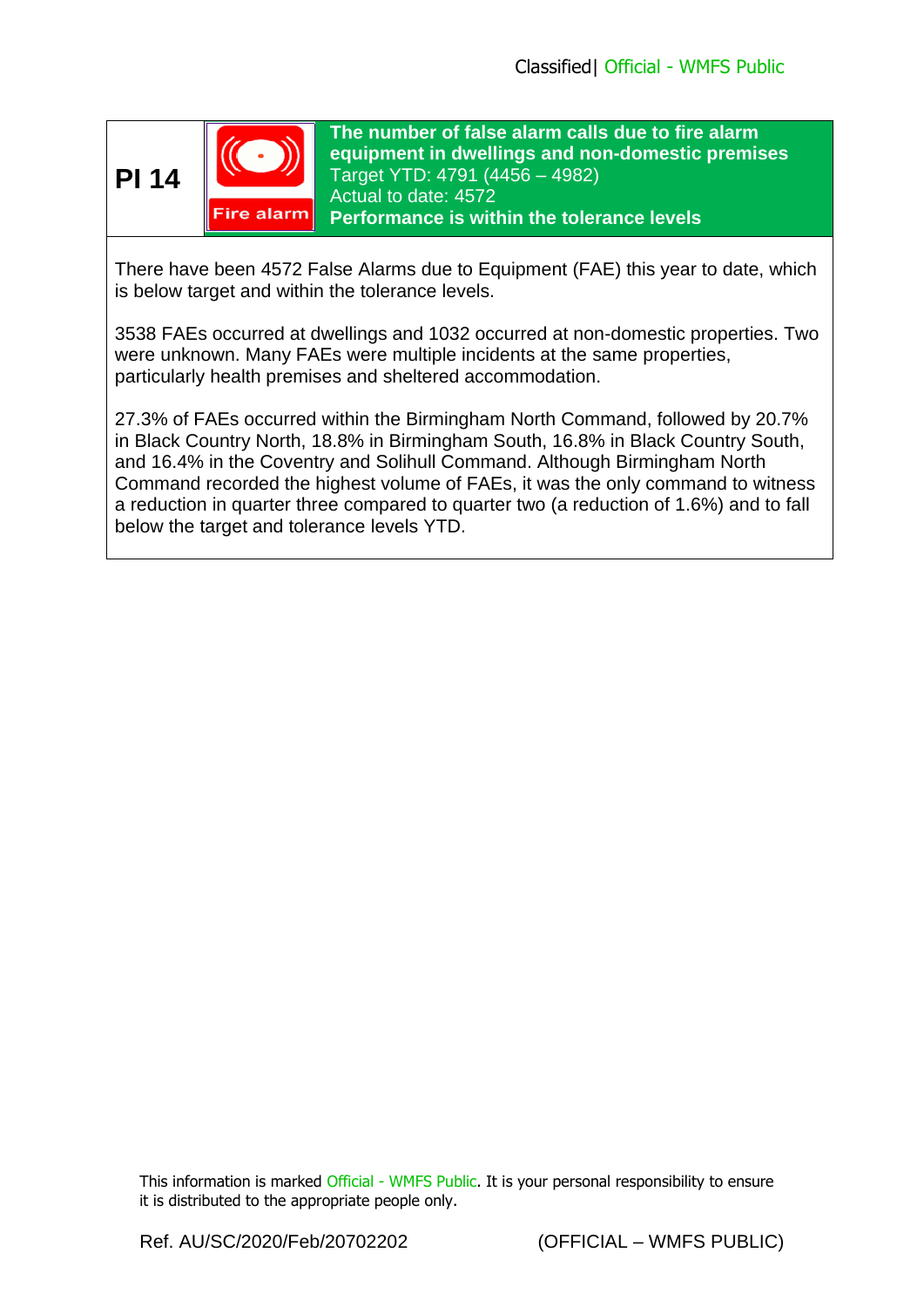# **People Support Services**



**The percentage of employees that have disclosed their disabled status** Target: 100% (95% - 100%) Actual to date: 95.2% **Performance is within the tolerance levels**

The percentage of employees disclosing their disability status has remained high at 95.2% with 3.5% stating that they do have a disability.

When considering declaration rates for ethnicity, religion / belief and sexual orientation, these also remain high at 97.8% for ethnicity, 87% for religion/belief and 86.3% for sexual orientation.

A full breakdown of the protected characteristics across the Service is submitted to the Committee on a 6-monthly basis via the Diversity, Inclusion, Cohesion, Equality Update, which includes a workforce profile.





**The number of female uniformed staff** Target: 152 (144 – 160) Actual to date: 138 **Under performance against the tolerance levels**

There are 138 female uniformed staff which equates to 10.2% of operational staff. This is above the national average of 6.4%.

33.3% of people (15) recruited since April 2019 are female and while this is below the Service's target of 50%, it remains a great achievement to consistently recruit a significant number of women for every trainee firefighter development programme that is held.

The recruitment programme for women has been reviewed and evaluated. Questionnaires have been distributed to delegates on the programme who have reported on what they found most useful, least useful, and any improvements that can be made. The overall rating of the programme was an average of 8.75 (based on a 1 to 10 rating). The results of the questionnaire have been utilised in the review and changes have been made to how recruitment activity is delivered. An annual plan for female recruitment programmes has been developed to run through 2020.

Work continues with Thinkology and a further female pre-recruitment programme has commenced, including an open evening designed to encourage women to consider applying to the Fire Service, dispelling myths about the role of a firefighter, providing information about the Service, and enrolling individuals onto the programme.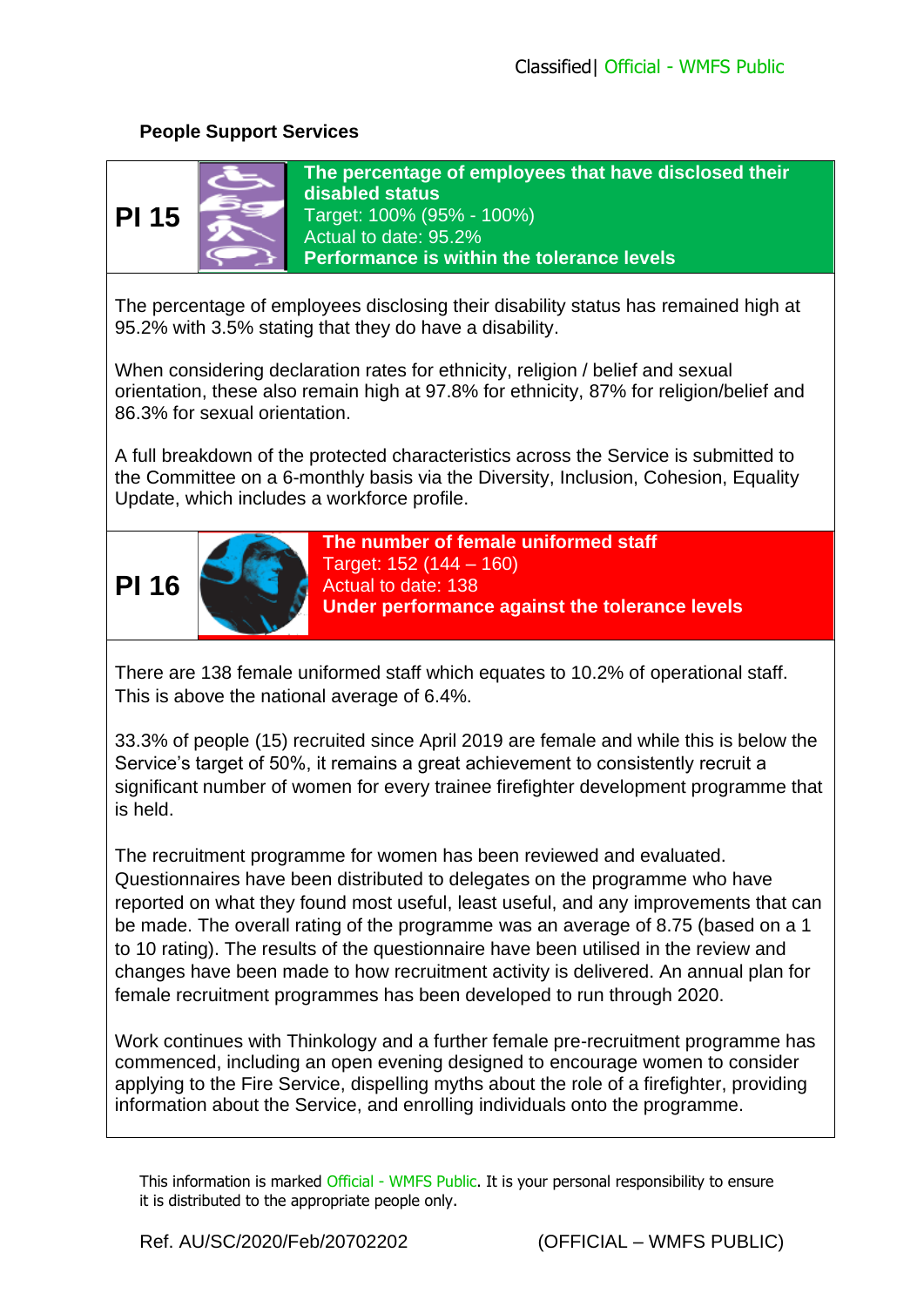40% of uniformed posts are crew commander or above. 23% of female uniformed staff hold the position of crew commander or above, compared to 42% of male uniformed staff. When considering non-uniformed posts, 62% are above a grade 8. 50% of female non-uniformed staff hold a position above a grade 8, compared to 77% of male non-uniformed staff.



**The percentage of all staff from BME communities** Target: 12.4% (11.7% – 13.0%) Actual to date: 11.9% **Performance is within the tolerance levels**

The percentage of all staff from black and ethnic minority (BME) communities has remained relatively constant over time, with a slight increase in Q3 (11.9%) compared to Q2 (11.7%) and Q1 (11.5%) of 2019/20.

24.4% of people (11) recruited since April 2019 are from a BME background and while this is below the Service's target of 35%, it is significantly higher than the percentages previously achieved with a consistently good representation of new entrants from BME backgrounds for each firefighter development programme that has been held.

The recruitment programme for people from BME backgrounds has been reviewed and evaluated. Questionnaires have been distributed to delegates on the programme who have reported on what they found most useful, least useful, and any improvements that can be made. The overall rating of the programme was an average of 8.75 (based on a 1 to 10 rating). The results of the questionnaire have been utilised in the review and changes have been made to how recruitment activity is delivered. An annual plan for BME recruitment programmes has been developed to run through 2020.

15.2% of Non-Uniformed and Fire Control staff are BME. When considering nonuniformed posts, 62% are above a grade 8. 60% of BAME non-uniformed staff hold a position above a grade 8, compared to 63% of white non-uniformed staff.

Work continues with Thinkology with regard to targeted advertising towards people from BME backgrounds.

This information is marked Official - WMFS Public. It is your personal responsibility to ensure it is distributed to the appropriate people only.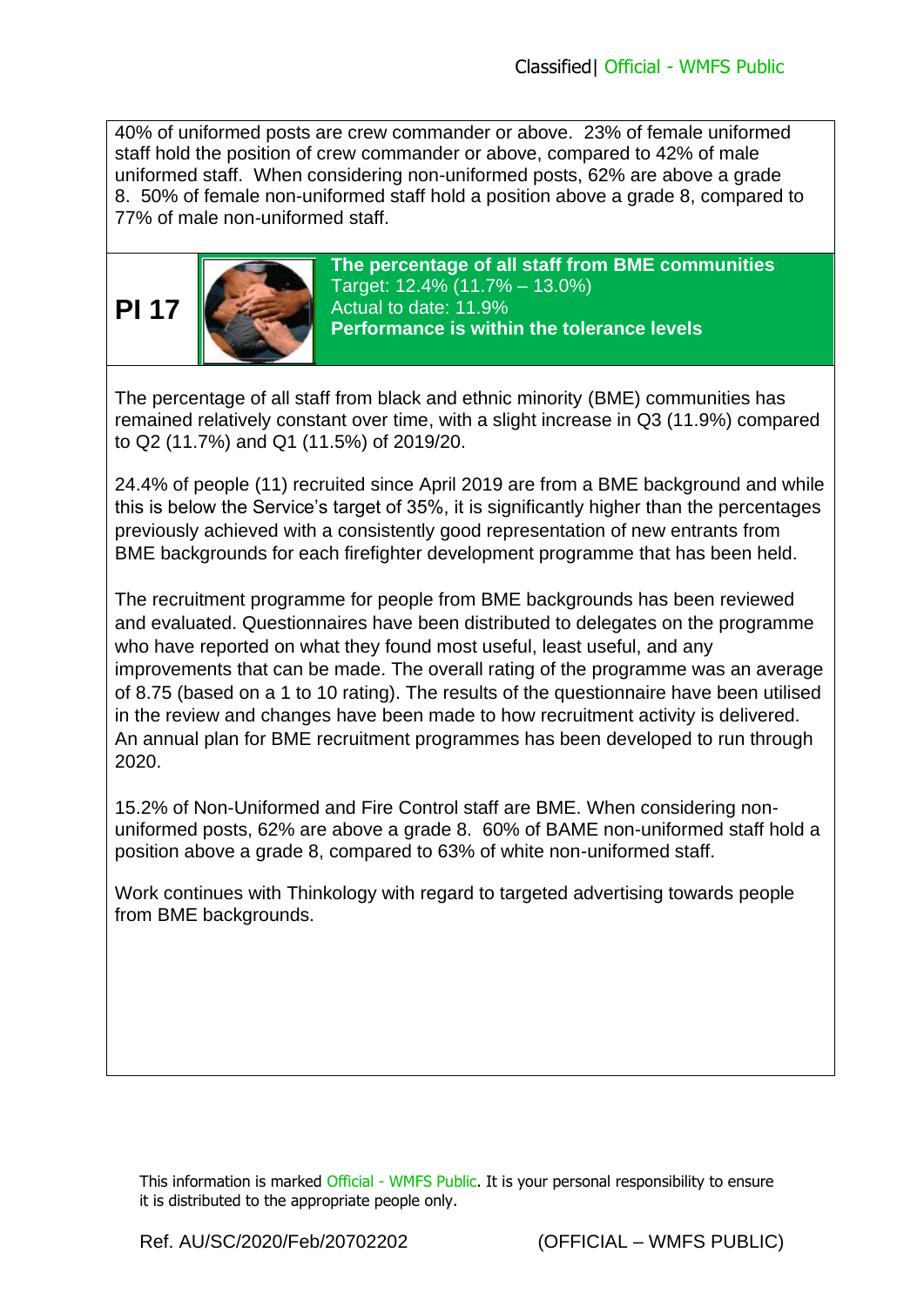**PI 17a**



**The percentage of uniformed staff from BME communities** Target: 11.4% (10.8% – 12.0%) Actual to date: 10.7% **Under performance against the tolerance levels**

10.7% of Uniformed staff are from BME communities, below the target and marginally below the lower tolerance level.

Since Apr 2019, 16% of fire-fighter recruits have been from BME communities.

40% of uniformed posts are crew commander or above. 24% of BME uniformed staff hold the position of crew commander or above, compared to 43% of white uniformed staff.



**The average number of working days/shifts lost due to sickness – all staff** Target: 2.12 (2.01 – 2.23) Actual to date: 2.13 **Performance is within the tolerance levels**

An average of 2.13 working days/shifts per person were lost due to sickness during quarter three, marginally above target and within the lower tolerance levels. This represents a 9% decrease compared to the same period in 2018/19.

An average of 5.97 working days/shifts per person were lost due to sickness year to date, above the target of 5.52 days. This figure represents a 1.6% decrease compared to the same period in 2018/19.



An average of 1.88 working days/shifts per person were lost due to sickness during quarter three, below the target and below the lower tolerance level. This represents a 15% decrease compared to the same period in 2018/19.

An average of 5.73 working days/shifts per person were lost due to sickness year to date, higher than the target of 5.27 days. However, this figure represents a 1.0% decrease compared to the same period in 2018/19.

The top five absence reasons are:

- Mental Health
- Joint Problems

This information is marked Official - WMFS Public. It is your personal responsibility to ensure it is distributed to the appropriate people only.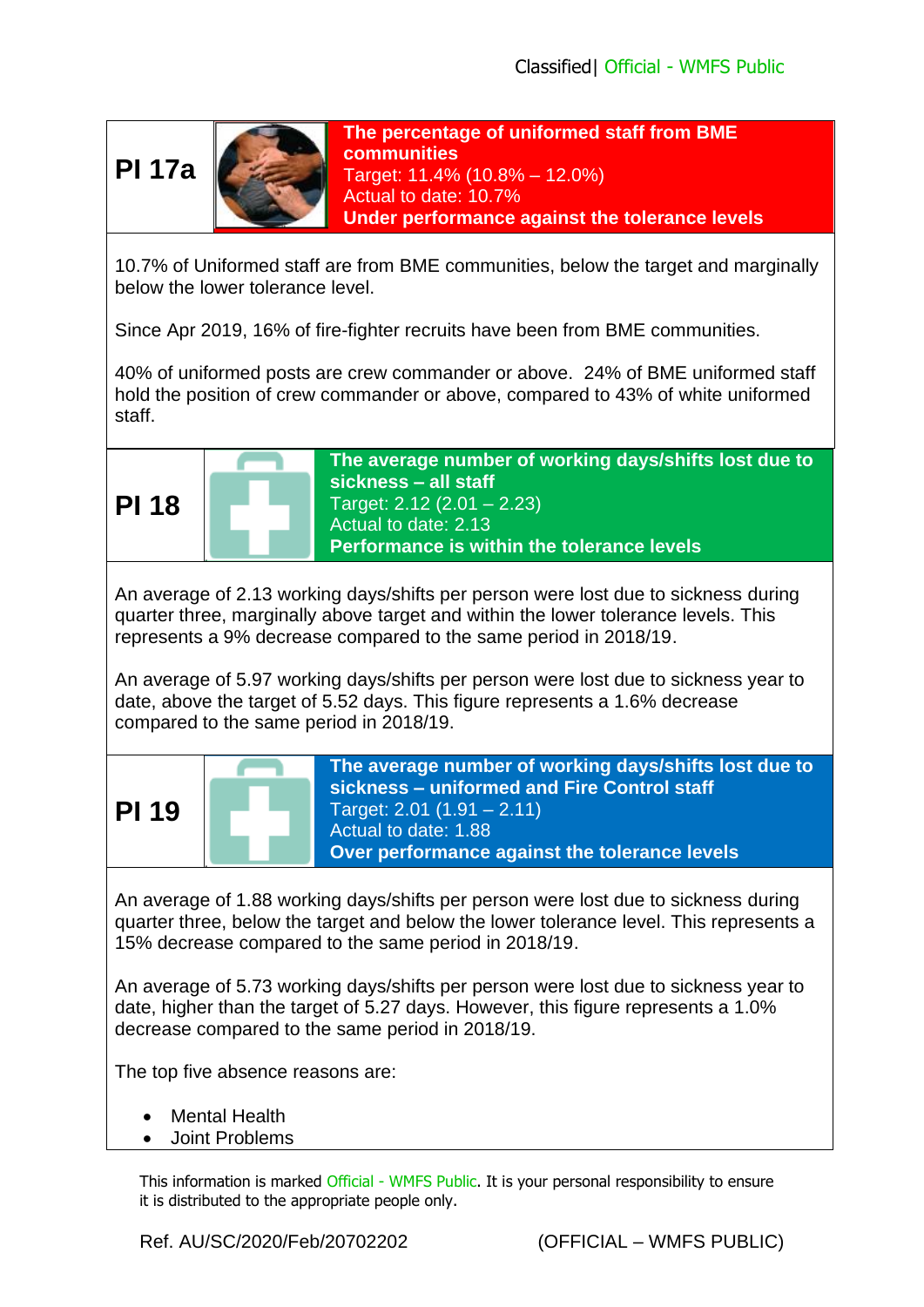- Cold and Flu
- Gastrointestinal
- Muscular Skeletal: Back

These five reasons represent 54% of duty days lost due to sickness.

There were 1366 days lost through restricted duties for this period, compared to 1100 for the same period last year. Joint work continues between Service Delivery, the Business Partners and Occupational Health to identify how best to manage the length of time that an individual remains on restricted duties and this is being monitored via the ridership factor working group on a quarterly basis.

Long term sickness for uniformed staff accounts for 66.2% of all sickness, and 82.4% of all sickness within Fire Control.

Missing data regarding attendance management has increased during this period and focused activity will be required to support managers to ensure sickness information is recorded in a timely manner, as well as the consideration of any system issues. 18% of duty days had no absence reason recorded, and 12% of sickness episodes had no return to work information.



An average of 2.97 working days/shifts per person were lost due to sickness during quarter three, above the target and above the upper tolerance level. This represented a 9% increase compared to the same period in 2018/19.

An average of 6.78 working days/shifts per person were lost due to sickness year to date, above the target of 6.35 days. This figure represents a 2.9% decrease compared to the same period in 2018/19.

The top five absence reasons are:

- Mental Health
- Post-Operative
- Neurological
- Muscular Skeletal: Back
- Cold and Flu

Missing data regarding attendance management continues. 25% of all duty days had no absence reason recorded and 27% of sickness episodes had no return to work information recorded. Focused activity is being undertaken to address this issue including a targeted approach to supporting managers.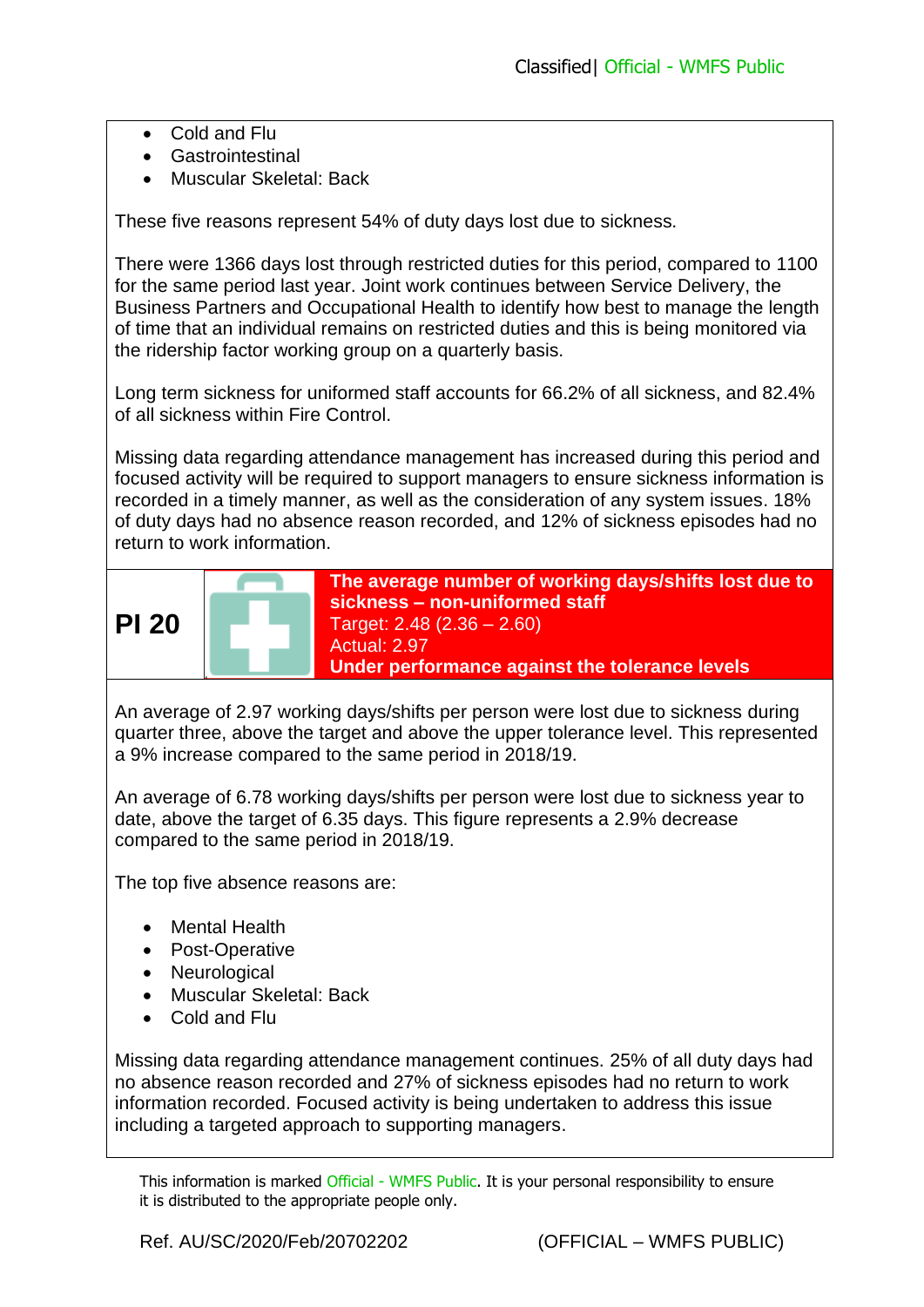Long term sickness accounted for 75.3% of all non-uniformed sickness.

#### **Safety, Health and Environment**



There were 26 injury reports received for quarter three against a quarterly target of 31.5. This follows two quarters in which a high number of injuries had been reported: 47 in quarter two and 42 in quarter one.

There were no significant trends identified during quarter three.

There were two slips, trips and fall injuries reported (one on ice, one dismounting), three manual handling injuries, and two reddening burns during training. It should be noted that the two reddening burns were experienced during the Trainee Firefighter Development Programme. The reddening burns experienced during tactical ventilation appear to have ceased following changes at the training facility. There were nine injuries classed as struck against or struck by, however there were no trends within this injury type.

By activity, there were:

- Nine injuries at incidents
- One during fitness training
- Six during operational training
- Five during uniformed routine activity
- Five during support staff activity

40 near hit reports were received during quarter three, the lowest number this year (there had been 45 during quarter one, and 53 during quarter two). There were less than 10 reports which were genuine near hits. It should be noted that the majority of near hit reports do not meet a strict near hit criteria but do highlight hazards and other issues.

The number of violence reports had decreased with 15 reports being recorded during quarter three (23 reported in quarter one and 34 in quarter two). All reports for quarter three were incident related. No injuries were reported. Nine were verbal abuse, two were missiles, and one was physical contact. There were three other reports. Police were notified about nine reports with an arrest made in connection with one report.

This information is marked Official - WMFS Public. It is your personal responsibility to ensure it is distributed to the appropriate people only.